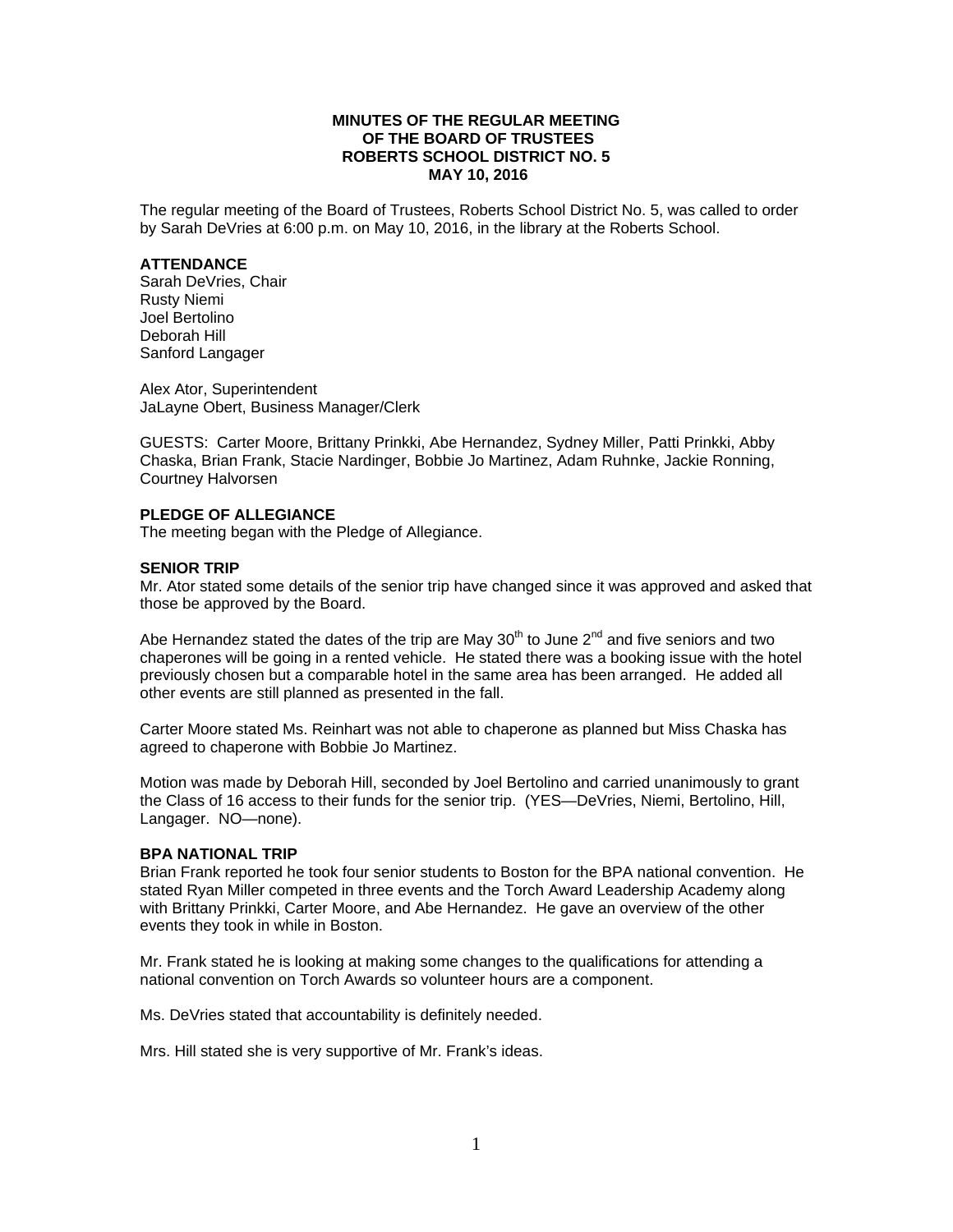Mr. Ator stated we want students to participate in organizations such as FFA and BPA but Roberts is one of the only districts to help fund the state competition. He stated he would like to see a protocol put together to cover travel for FFA, BPA, and the senior trip.

# **TEACHER REPORT**

Stacie Nardinger, Guidance Counselor/Science Teacher, gave the teacher report for the month.

Mrs. Nardinger reported she is teaching Physical Science and Anatomy and Physiology this year and showed samples of the tiles for the periodic table in her room and lab books made by the students. She stated she also teaches JMG for seniors and character education for the elementary.

# **MINUTES**

Mrs. Hill stated in the teacher report for April, Mr. Nelson reported one of the things he liked about the four-day week is the availability for Friday field trips such as to the Museum of the Rockies but that trip was taken on a Thursday.

Mr. Ator stated that was probably an error in transcription as one person took the minutes and the second transcribed them.

Motion was made by Deborah Hill, seconded by Sanford Langager and carried unanimously to approve the minutes of the April 12, 2016 meeting as corrected. (YES— DeVries, Niemi, Bertolino, Hill, Langager. NO—none).

### **CLAIMS, SEQUENCE, AND VOIDED CHECKS**

Motion was made by Joel Bertolino, seconded by Rusty Niemi and carried unanimously to approve the claims, sequence, and voided checks for May, 2016 as presented. (YES—DeVries, Niemi, Bertolino, Hill, Langager. NO—none).

#### **PERSONNEL**

Mr. Ator stated the Due Process Hearing for Non-Renewal of a Tenured Teacher has been tabled until a later date.

RESIGNATION – Mr. Ator reported he received letters of resignation from Abby Chaska from her teaching position, Amanda Smith from her paraprofessional position and Deborah Haight from her assistant cook position and recommended they all be accepted.

Motion was made by Deborah Hill, seconded by Sanford Langager and carried unanimously to accept the resignations of Abby Chaska, Amanda Smith, and Deborah Haight from all duties at the end of the school year on June 3, 2016. (YES—DeVries, Niemi, Bertolino, Hill, Langager. NO—none).

# **STAFFING RECOMMENDATIONS**

Mr. Ator recommended the staffing recommendations be approved as a consent motion for the following:

Tenured teachers – renew contracts for Julie Jones, George Nelson, Jené Reinhardt, and Crystal Wright (Lane Change to +15)

Non-Tenured teachers – renew contracts for Brian Frank (Lane change to Master), Myrna Lastusky, Norris "Cass" Cole (new), Mallory Wood (new)

Teachers up for Tenure – grant tenure to and renew contracts for Courtney Halvorsen, Sheila Roberts, Jackie Ronning, and Adam Ruhnke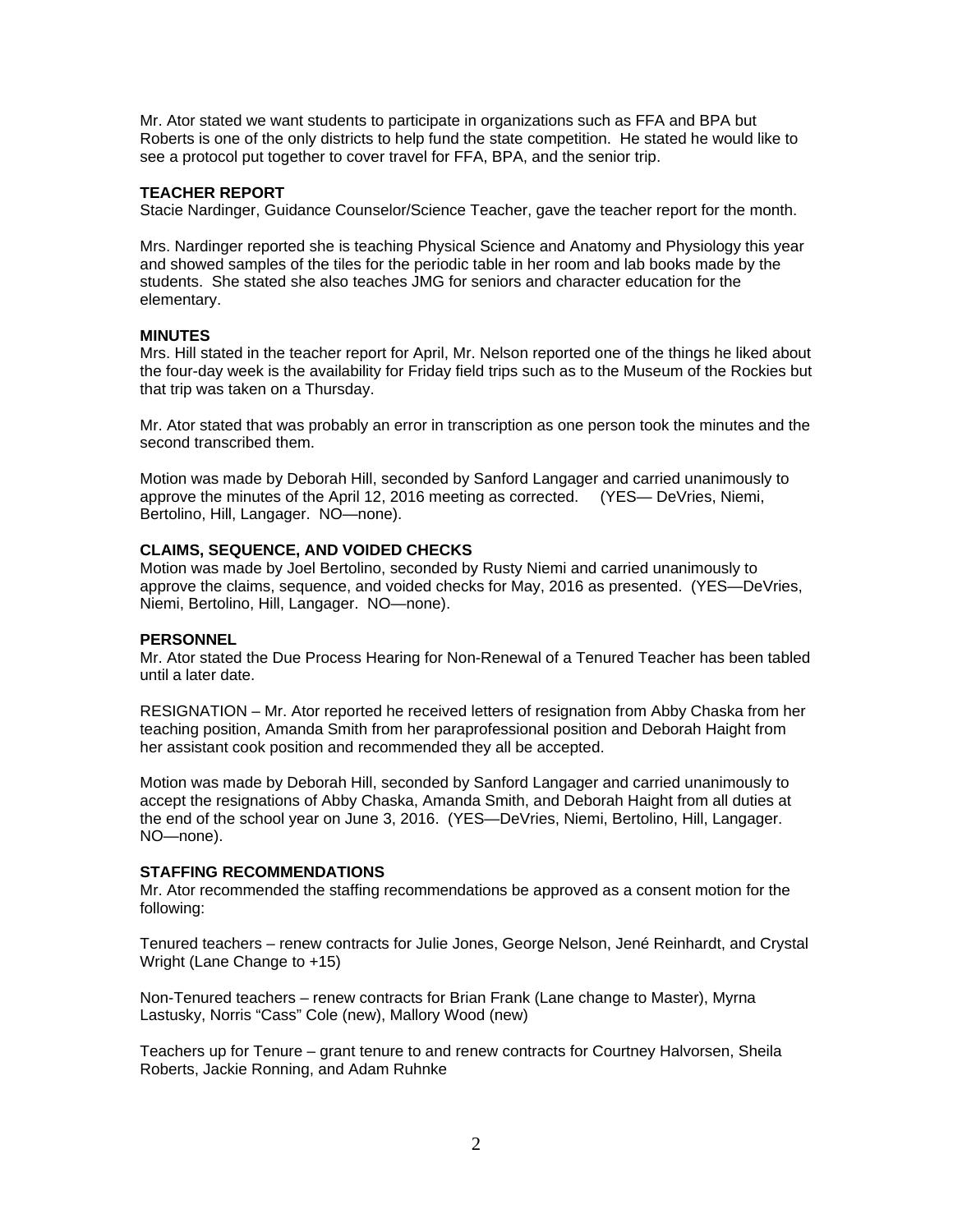Classified staff (renew contracts for returning staff with \$.45 per hour raise) – Robert DeVries, Rick Sederberg, Jeff Krook, Joanne Stark, Lynette Burgan, Mary Decker, Roxanne Sederberg, Misty Pitts (new hire)

Administrative staff – Renew contracts for Alex Ator, superintendent, JaLayne Obert, Business Manager/District Clerk, and Nancy Langager, Executive Assistant

Drivers Education – Adam Ruhnke

Extra curricular – Norris "Cass" Cole (athletic director) Bobbie Jo Martinez (concessions) Brian Frank (BPA) Julie Jones (Pep band, suspend stipend for extra prep) Jené Reinhardt (cross country, track, junior high girls basketball), Melissa Bertolino (high school volleyball head) Theresa Kosel (high school assistant volleyball Dan Kosel (high school boys' basketball head) John Payovich (high school boys' basketball assistant, junior high boys' head) George Nelson (track assistant)

Mr. Ator stated staffing will cost about \$985474.27 next year which is about 75% of our budgets so increasing staff would require getting more students or passing a levy.

Motion was made by Sanford Langager, seconded by Deborah Hill and carried unanimously to approve the superintendent's staffing recommendations for the 2016-2017 year. (YES—DeVries, Niemi, Bertolino, Hill, Langager. NO—none).

Mr. Ator recommended hiring Virginia Stene as special education paraprofessional with a start date of April 18, 2016 at \$12.50 per hour.

Motion was made by Sanford Langager, seconded by Joel Bertolino and carried unanimously to hire Virginia Stene as special education paraprofessional at \$12.50 per hour with a start date of April 18, 2016. (YES—DeVries, Niemi, Bertolino, Hill, Langager. NO—none).

Mr. Ator recommended contract renewal for Virginia Stene as paraprofessional for the 2016-2017 school year at \$12.70 per hour.

Motion was made by Deborah Hill, seconded by Joel Bertolino and carried unanimously to offer contract renewal to Virginia Stene as paraprofessional for the 2016-2017 school year at \$12.70 per hour. (YES—DeVries, Niemi, Bertolino, Hill, Langager. NO—none).

Summer School – Mr. Ator recommended hiring Sheila Roberts and Cass Cole to teach summer school at a rate of \$30.00 per hour.

Motion was made by Sanford Langager, seconded by Deborah Hill and carried unanimously to hire Sheila Roberts and Cass Cole to teach summer school at the rate of \$30.00 per hour. (YES--DeVries, Niemi, Bertolino, Hill, Langager. NO—none).

# **NEW BUSINESS**

TRANSPORTATION – Mr. Ator stated we sent a student to the Yellowstone Girls and Boys Ranch and need to apply for an additional school bus route and Individual Transportation Contract to pay the costs of transporting that student.

Motion was made by Rusty Niemi, seconded by Joel Bertolino and carried unanimously to approve the additional school bus route and Individual Transportation Contract for transporting a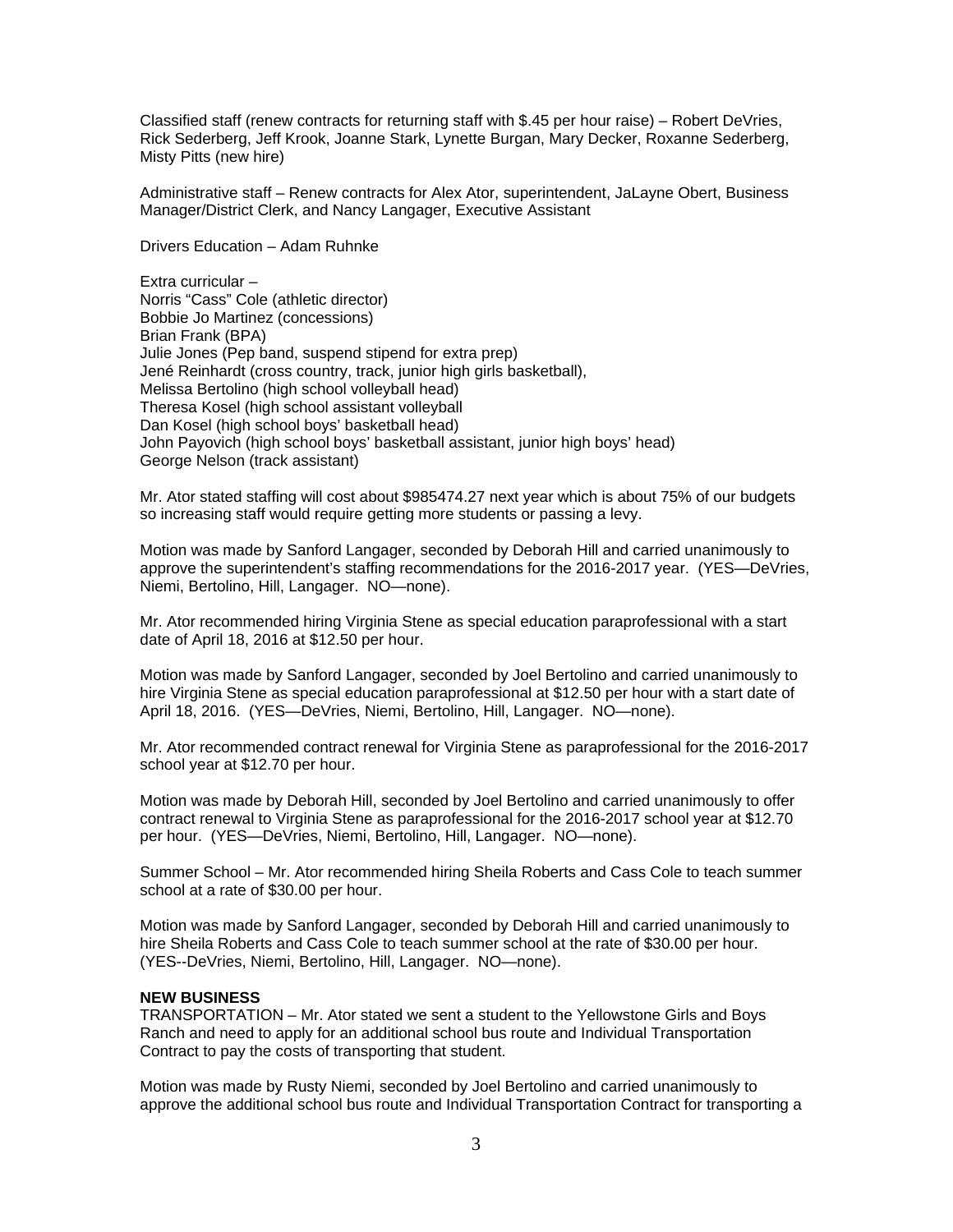student to the Yellowstone Girls and Boys Ranch. (YES--DeVries, Niemi, Bertolino, Hill, Langager. NO—none).

Mr. Ator asked for administrative discretion to sign the contract for attendance at the Yellowstone Girls and Boys Ranch for W.E.

Motion was made by Deborah Hill, seconded by Joel Bertolino and carried unanimously to give Mr. Ator administrative discretion to sign the contract with the Yellowstone Girls and Boys Ranch for attendance by W.E. (YES—DeVries, Niemi, Bertolino, Hill, Langager. NO—none).

ELECTION BY ACCLAMATION – Mrs. Obert stated we had one trustee position up for election this year and as only one nominating petition was submitted, the election was cancelled and James Binando will be elected by acclamation.

Motion was made by Joel Bertolino, seconded by Rusty Niemi and carried unanimously to elect James Binando to a three-year trustee term by acclamation. (YES--DeVries, Niemi, Bertolino, Hill, Langager. NO—none).

### **OLD BUSINESS**

PLAYGROUND UPDATE – Mr. Ator stated he thinks the best option for the work needed on the playground is to rent the equipment and do it ourselves. He recommended the item be removed from the agenda and he be given administrative discretion to buy materials and rent equipment to get the job done during the summer of 2016.

Motion was made by Sanford Langager, seconded by Deborah Hill and carried unanimously to remove the item for playground updates from the agenda and give Mr. Ator administrative discretion to rent equipment and buy materials to complete the job this summer. (YES—DeVries, Niemi, Bertolino, Hill, Langager. NO—none).

#### **RECESS**

Ms. DeVries called for a recess at 7:22 p.m. and returned the meeting to regular session at 7:26 p.m.

MBI – Mr. Ator stated there are some staff members interested in attending the Montana Behavioral Initiative Summer Training in Bozeman beginning on June 20. He stated his preference would be to have staff attend on Monday and Tuesday and then meet at the school later. He estimated the cost at around \$15,000.

Motion was made by Deborah Hill, seconded by Joel Bertolino and carried unanimously to give Mr. Ator administrative discretion to make arrangements for staff to attend the MBI training in Bozeman beginning on June 20. (YES—DeVries, Niemi, Bertolino, Hill, Langager. NO—none).

AFFILIATION RENEWALS – Mr. Ator recommended approval of the following affiliation renewals:

Joint Powers Trust (health insurance) – Option 4 with single coverage rate of \$613.33

Motion was made by Rusty Niemi, seconded by Joel Bertolino and carried unanimously to approve renewal with the Joint Powers Trust for health insurance for the 2016-2017 year with Option 4 for coverage. (YES—DeVries, Niemi, Bertolino, Hill, Langager. NO—none).

MHSA – Dues for participation in high school activities in the amount of \$2500, plus catastrophic coverage in the amount of \$185, plus Concussion Insurance in the amount of \$40 for a total of \$2725.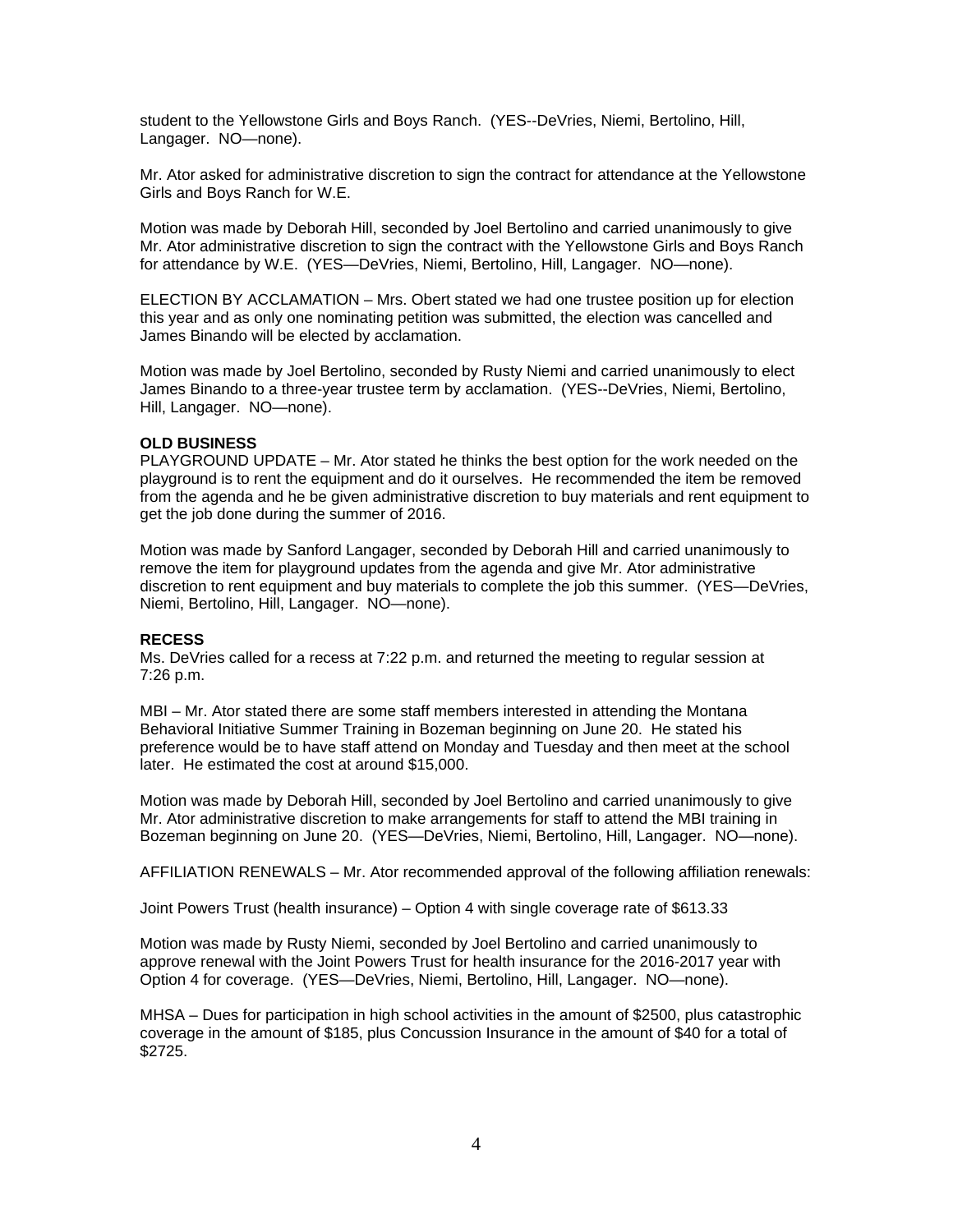Motion was made by Deborah Hill, seconded by Sanford Langager and carried unanimously to approve dues to the MHSA for participation in high school activities in the amount of \$2725. (YES—DeVries, Niemi, Bertolino, Hill, Langager. NO—none).

Montana Quality Education Coalition -- \$500 for membership in MQEC, a statewide educational lobbying group.

Motion was made by Joel Bertolino, seconded by Rusty Niemi and carried unanimously to approve membership dues of \$500 in the Montana Quality Education Coalition. (YES—DeVries, Niemi, Bertolino, Hill, Langager. NO—none).

POWERSCHOOL – Maintenance and support for school district software program, \$3049.40.

Motion was made by Deborah Hill, seconded by Joel Bertolino and carried unanimously to approve payment of the user fee for PowerSchool in the amount of \$3049.40. (YES—DeVries, Niemi, Bertolino, Hill, Langager. NO—none).

Beartooth Billings Clinic -- \$900 for yearly fee for services of the sports trainer.

Motion was made by Sanford Langager, seconded by Rusty Niemi and carried unanimously to approve paying the yearly fee of \$900 for services of the sports trainer. (YES—DeVries, Niemi, Bertolino, Hill, Langager. NO—none).

## **SUPERINTENDENT REPORT**

ACTIVITIES – Mr. Ator stated the high school district track meet is this Friday, junior high track meet in Columbus on Saturday, and junior high district track meet on Monday.

ACADEMICS – Mr. Ator reported MAPS testing is being conducted and all but three students are done with the Smarter Balance testing.

SUPERINTENDENT SCHEDULE – Mr. Ator reported the awards ceremony is May 25, kindergarten graduation is May 31, and high school graduation on June 4.

# **EXECUTIVE SESSION**

Ms. DeVries called for an executive session at 7:46 p.m. and returned the meeting to regular session at 8:03 p.m.

\_\_\_\_\_\_\_\_\_\_\_\_\_\_\_\_\_\_\_\_\_\_\_\_\_\_\_\_\_\_\_\_\_\_ \_\_\_\_\_\_\_\_\_\_\_\_\_\_\_\_\_\_\_\_\_\_\_\_\_\_\_\_

2016-2017 STAFFING – Mr. Ator stated some teachers still have applications out for other positions, making it difficult to set the 2016-2017 class schedule. He stated he will be advertising for a 5/8 time AgEd, industrial arts, or Art teacher and may have to go to an alternative delivery method for FFA.

# **ADJOURNMENT**

Ms. DeVries adjourned the meeting at 8:15 p.m.

Board Chair **District Clerk Board Chair District Clerk**